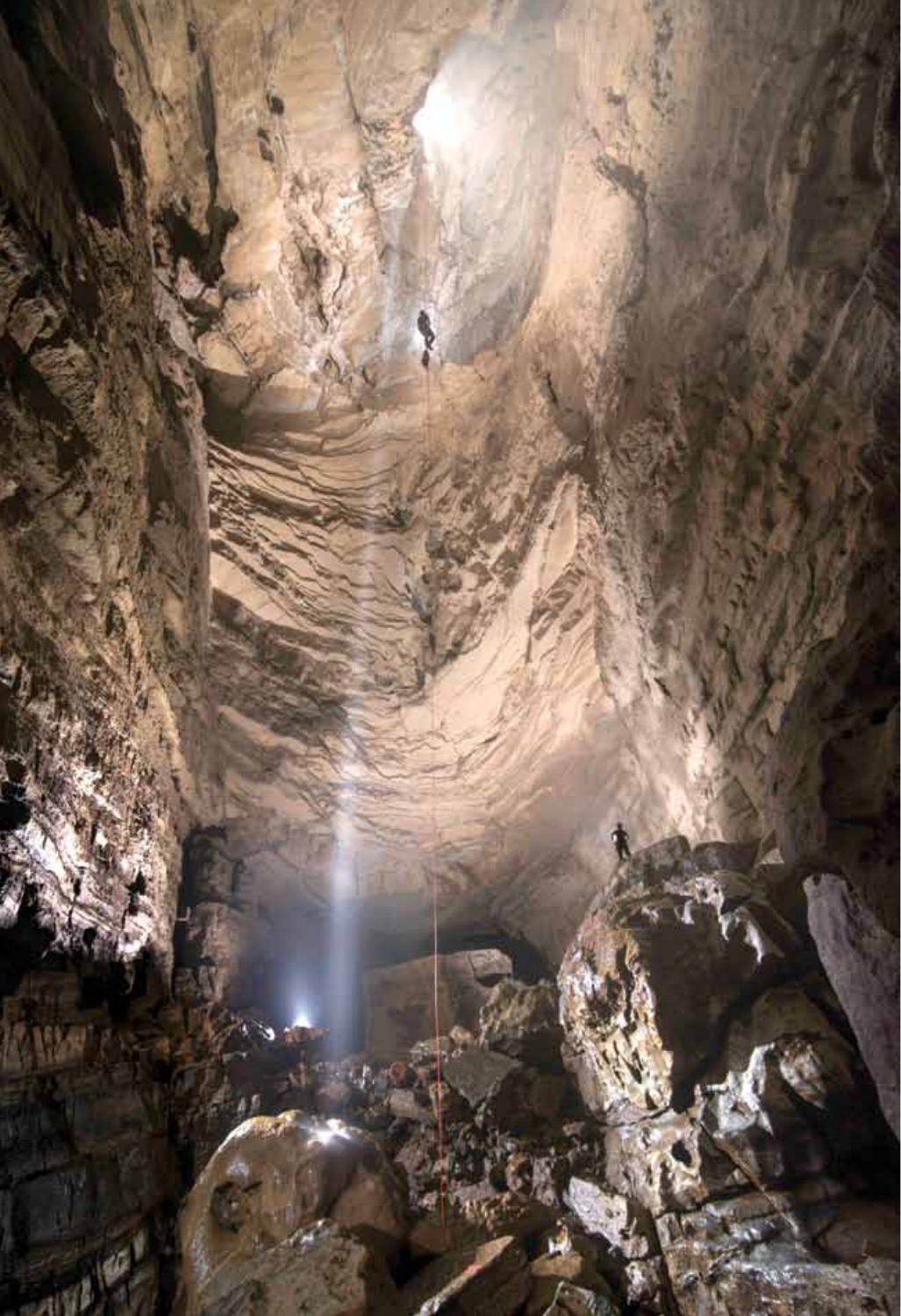# **the Challenge of Huautla**

#### by C. William Steele

## RETURN OF FLAG Nº 73

First carried into the field in 1937, when the polar explorer Arnold H. Haverlee took it to Lapland, Flag Nº73 has been along on 17 expeditions and has logged thousands of kilometers in its travels around the globe, accompanying the curious to Antarctica, Bhutan, and the Darién Gap. Most recently, the flag was a key part of the field kit on the 2016 expedition into Sistema Huautla, a massive cave SYSTEM IN THE MEXICAN STATE OF OAXACA.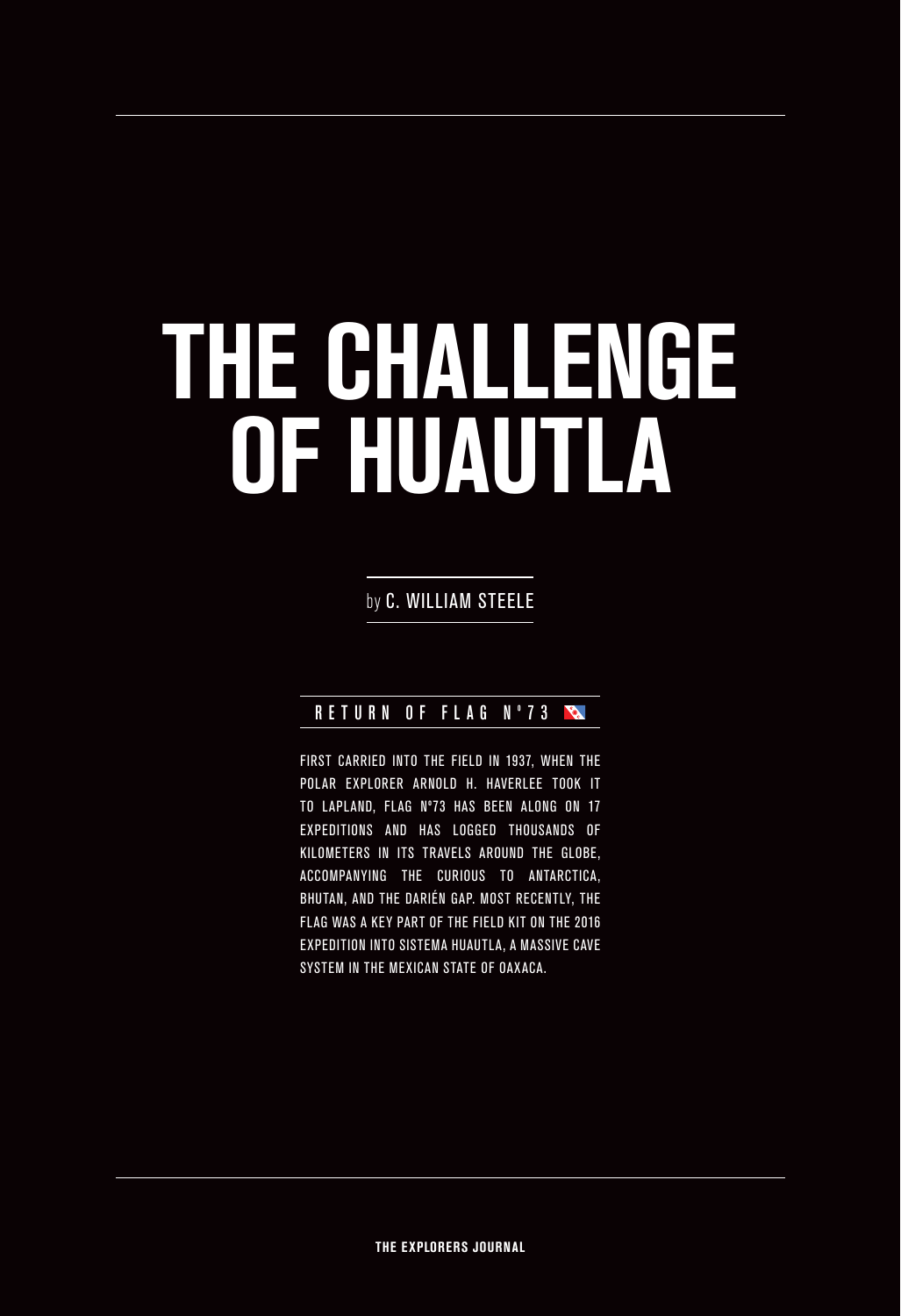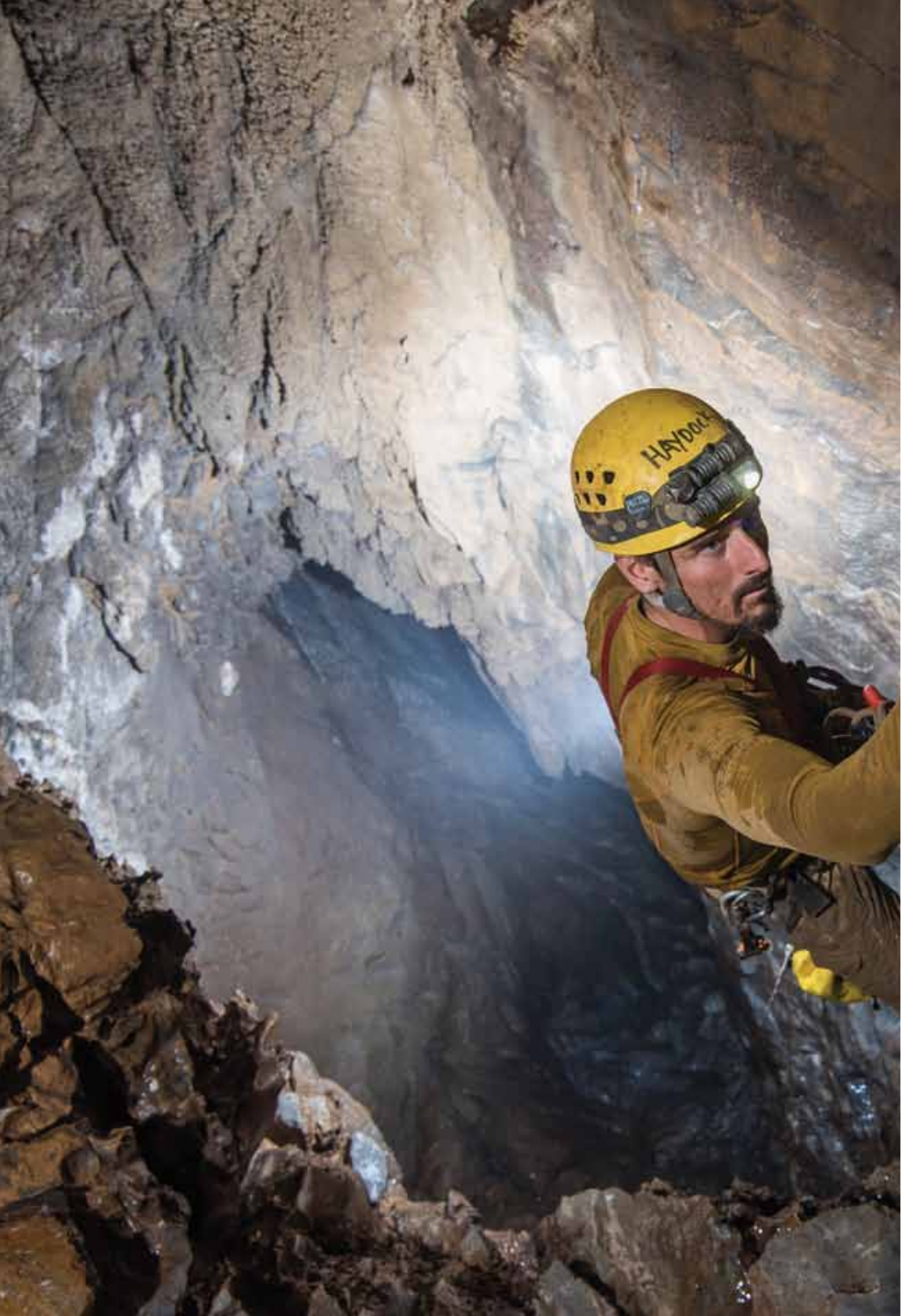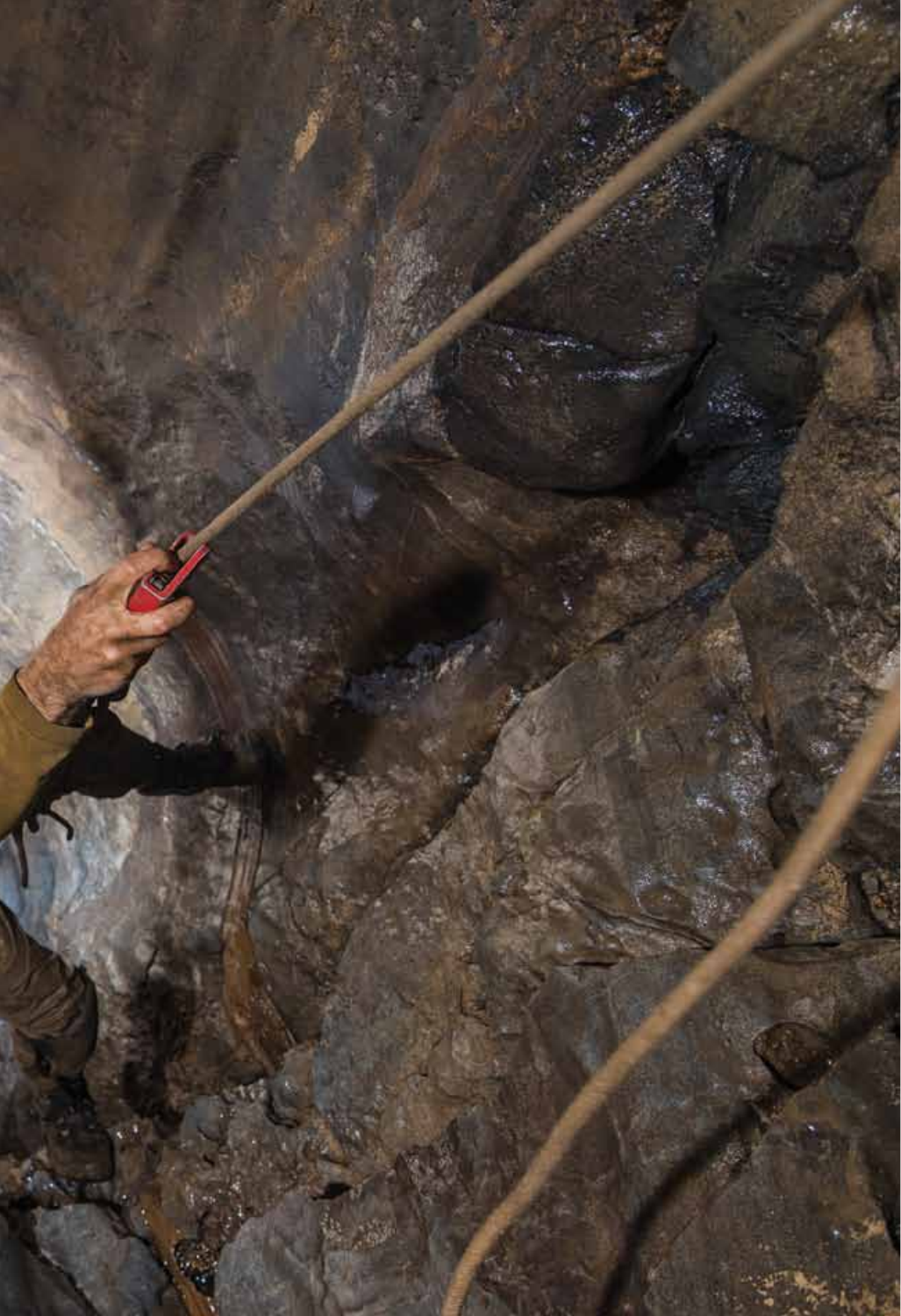

#### MAP OF KNOWN PASSAGES

**C** AGUA DE CERRO



## HUAUTLA BY THE NUMBERS

DATE OF DISCOVERY June 6, 1966

Known entrances 20

Length 75.5 kilometers mapped to date

Depth 1,560 meters, the lowest point reached to date

Largest Chamber Anthodite Hall, discovered by Bill Stone and Tommy Shifflett in 1979 235 meters long 135 meters wide More than 50 meters high 1,000 meters of rock above it to the surface

WORLD RANKING Deepest cave in the Western Hemisphere 8th deepest cave in the world Longest of the 17 deepest caves in the world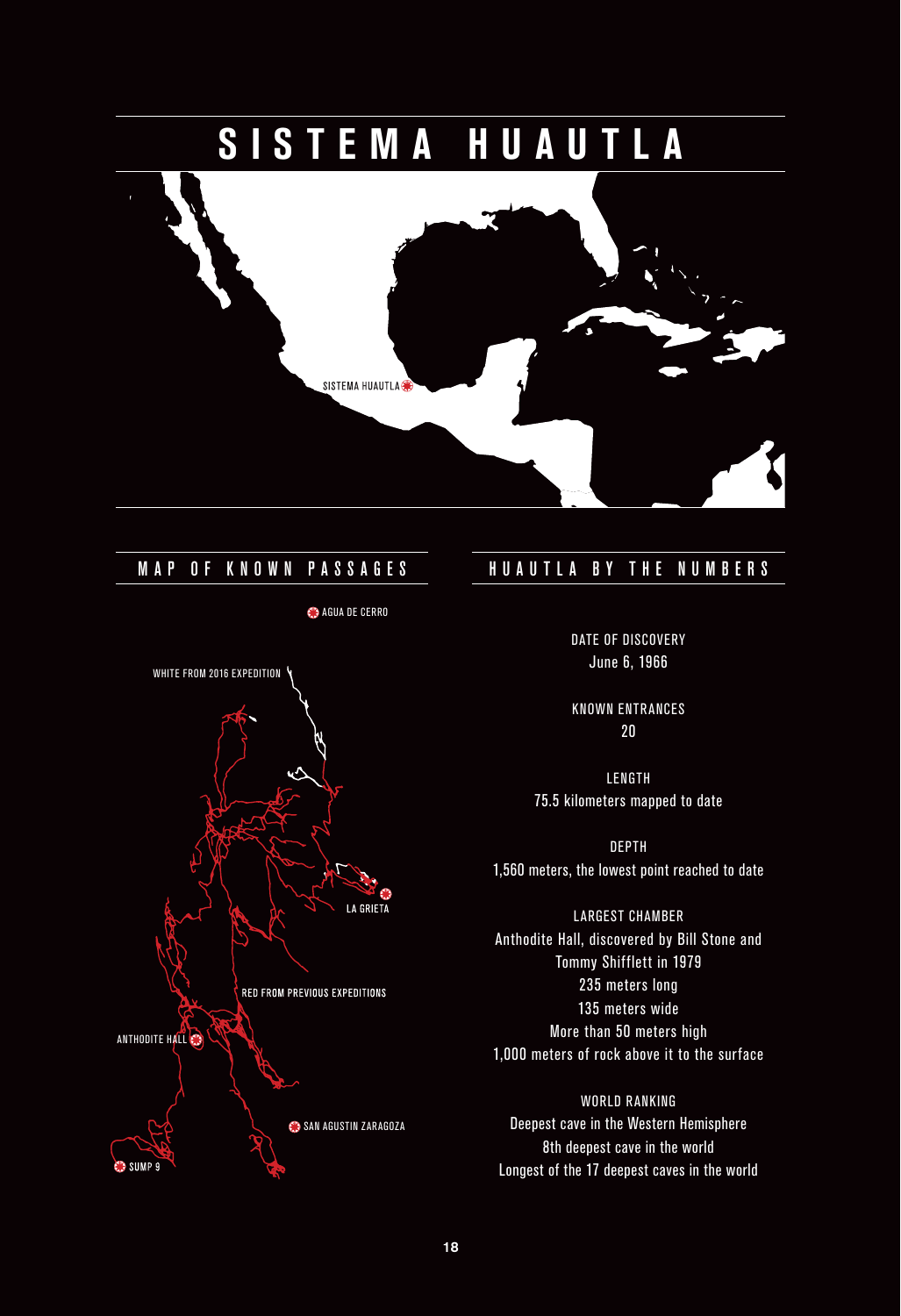A fellow of The Explorers Club since 1979, C. William Steele is a speleologist who has explored many of the longest and deepest caves in the United States, Mexico, and China. He is the author of two books chronicling his expeditions: Yochib: The River Cave and Huautla: Thirty Years in One of the World's Deepest Caves. His caving EXPLOITS HAVE BEEN FEATURED ON NATIONAL GEOGRAPHIC EXPLORER, NOVA, AND HOW'D THEY DO THAT? SINCE 1980, STEELE has undertaken 16 expeditions into Sistema Huautla, 8 carrying The Explorers Club Flag. For more information on the current push into Sistema Huautla or to support the PESH project, visit www.peshcaving.org.

On June 6, 1966, Ed Alexander and Bob "Rune" Burnett, cavers from Austin, Texas, rappelled into a jungle-cloaked hollow in the landscape that had been spotted a year earlier in aerial photographs of the Sierra Mazateca in the northern part of the Mexican state of Oaxaca. Little did they know that the 80-meter-deep shaft would turn out, in time, to be one of 20 known entrances to a massive cave system dubbed Sistema Huautla. With a surveyed length of 75.5 kilometers and depth of 1,560 meters, Huautla is the deepest-known cave in the Western Hemisphere and the eighth deepest cave the world. And as of this writing, we think we've reached only half of what's there.

In the half-century of exploration since the cave's discovery, this subterranean labyrinth has presented a host of formidable challenges. Those who dare to venture into the cave must negotiate narrow, lengthy, submerged passages and have the mental fortitude to spend weeks on end in isolation, with no way to communicate with the outside world. Yet, for our team of 47 speleologists and scientists, this season would present one of our greatest challenges to date. For the time had

opening page: Cavers descend the 77-meter-deep "Space Drop." Photograph by Chris Higgins.

previous spread: Caver Adam Haydock ascends one of many shafts in the La Grieta section of Sistema Huautla. Photograph by Chris Higgins.

come for us to move beyond mere mastery of the technical aspects of caving, and to begin to address Huautla on a spiritual level—to appease the deities of the otherworld and the local community beholden to them. Only then might we stand a chance of gaining access to the cave-bearing karst at substantially higher elevations in the area around Agua de Cerro, just to the north of where we have been carrying out our most recent expeditions. Should we find entrances to passages there that link to Sistema Huautla, it would increase Huautla's vertical measure by 270 meters or more, moving the cave's ranking up to second-deepest in the world.

It was during a 1980 expedition to Huautla that we first spied the suite of steeply walled dolines along a rough road leading into the hilltop community of Agua de Cerro. The following year, I returned to Huautla with fellow caver Bill Stone, who had put together what he ambitiously named the Agua de Cerro Expedition. In addition to continuing our exploration of the cave, we hoped to begin systematically exploring the dolines in the Agua de Cerro vicinity, some of which appeared to have deep pits or tunnels inside of them. But as it turned out, we were unable to survey the area that year, and have been denied access to it ever since, largely due to the objections of the local Mazatec community, which regards deep recesses in the Earth as entrances to the domain of the cave spirits, the life-giving forces that govern their health and wealth and the fecundity of their crops.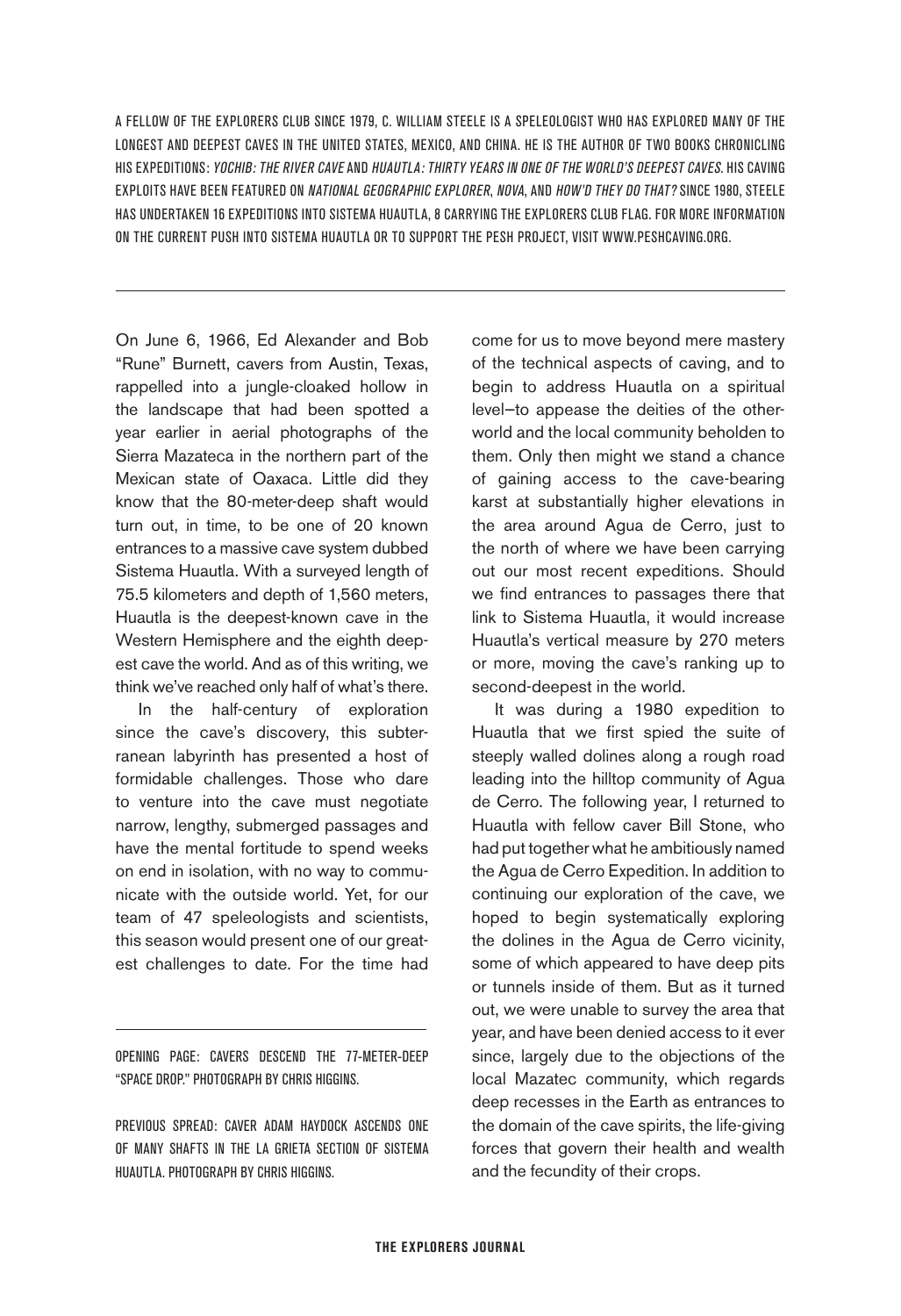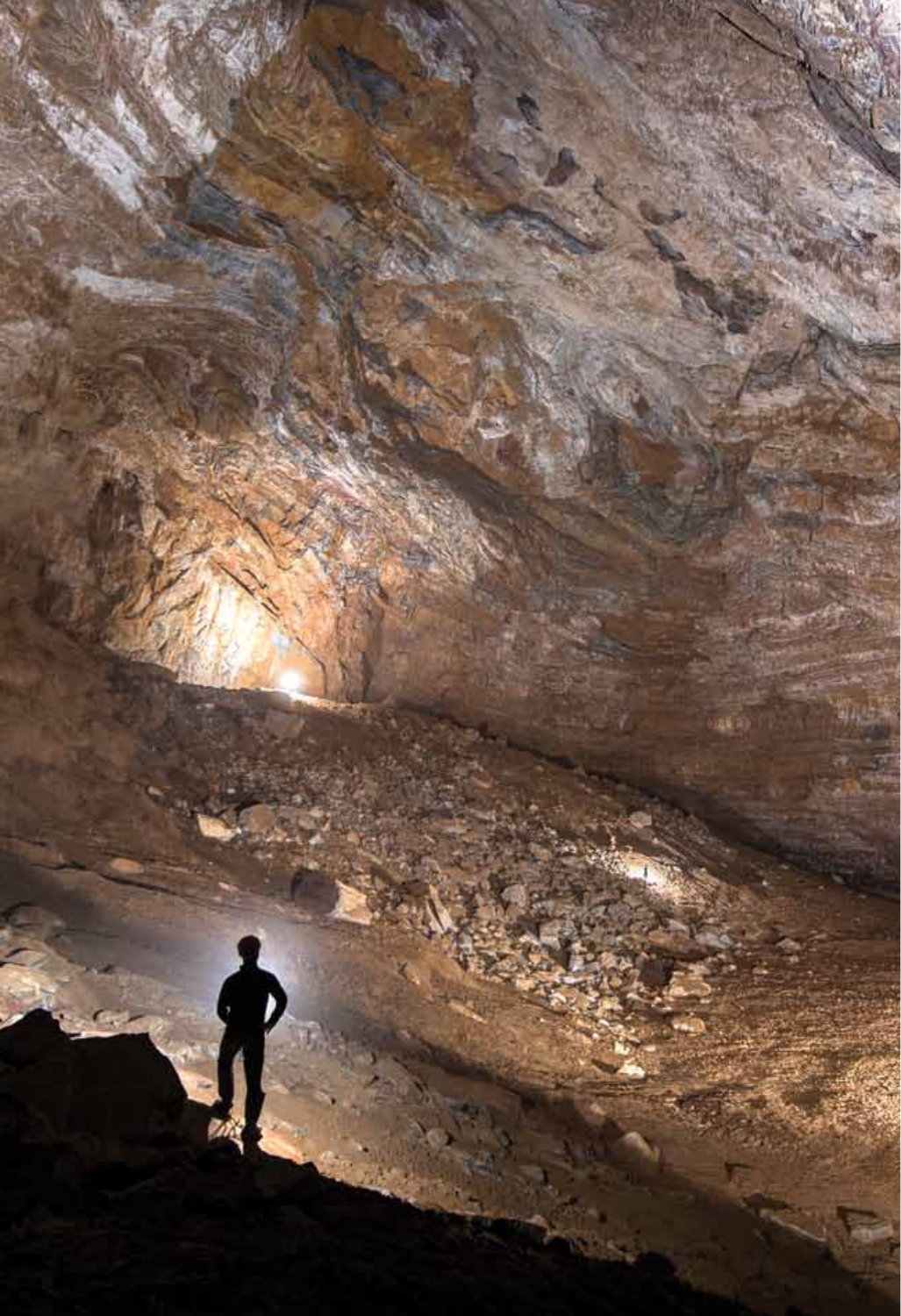

Adherents of pre-Columbian beliefs who still converse in their native Mazatec, the residents of Agua de Cerro have been wary of our presence, fearing we may upset the equilibrium by journeying into such sacred space, despite our sporadic efforts over the years to convince them otherwise. As speleologists, we too have found ourselves in awe of the caves, drawn to the magical formations within Sistema Huautla, and we never cease to marvel at the great geological processes that gave rise to them, some six to ten million years ago. The question for us now, however, is might we find enough common ground with the people of Agua de Cerro to move our project forward?

With the 2014 launch of our latest effort, Proyecto Espeleológico Sistema Huautla (PESH), in which we planned a decade-long campaign of annual expeditions to the cave, we decided to reach out to the community in earnest, hoping to gain their trust, and, in time, access to a surreal swath of limestone.

Our first order of business during that 2014 field season was to meet with municipal authorities in Huautla de Jiménez in hope of enlisting their help, as Agua de Cerro falls under their jurisdiction. The newly elected director of civil protection said he would be happy to accompany us to Agua de Cerro for a meeting with town elders, and offered to take us there in a police truck, along with a few officers. Initially, we were hesitant to roll into town in the company of law enforcement, but given our previous lack of progress, we went along for the ride. Our contingent consisted of Jaime Escudero, a local man from San Agustín Zaragoza who we have known since the 1970s; Cristina Estrada,

Anthodite hall, the largest chamber found to date WITHIN SISTEMA HUAUTLA, IS 250 METERS IN LENGTH. Photograph by Chris Higgins.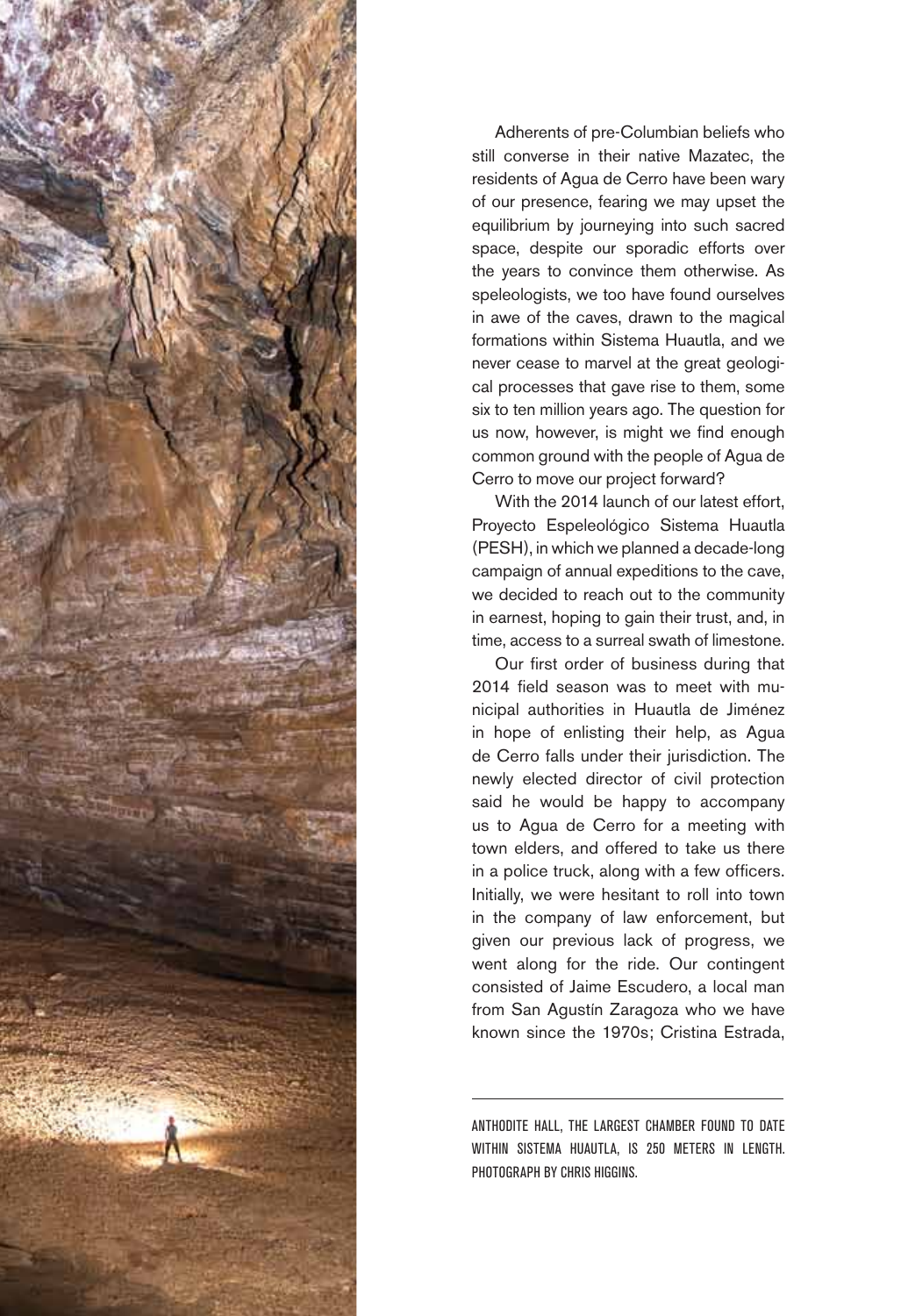a Dallas-based caver and graduate student who is originally from Mexico; and myself.

Once in town, we were able to meet with the head of the village. As our conversation shifted from Mazatec to Spanish to English and back again, our host expressed his concerns about our entering the caves and the potential harm it might bring his community. I told him that we had been venturing into the caves near San Agustín for nearly five decades and assured him that so far as we knew, no ill had come of it. Following our conversation, our host told us that he would be holding a community meeting the following week to discuss our proposed explorations and they would take a vote on whether to allow us in. We knew then that the answer would be no.

As we rode back to Huautla, the director of civil protection suggested that we put up a public display in the Huautla government building, with photographs and information not only about the cave system but also about the participants in our expeditions. By publicizing our work, he reasoned, we might be able to make some inroads.

For our 2015 field season, we did just that. And, much to our delight, Norman Bravo, a schoolteacher from nearby Santa María Asunción, saw our display shortly after assigning his students a research project on caves. He tracked us down and invited us to give a presentation to his class. He also helped us to reach out to other schools in the area. And thus began our outreach campaign in earnest.

A couple of months after I returned home, I received a Facebook friend request from Alma Rodríguez, who runs an English language school in Huautla. During our subsequent email exchanges, she told me that our exploration of the caves was the most interesting thing happening in the Sierra Mazateca region and that she wanted to help our project in any way possible, particularly with regard to on-the-ground logistics.

When I mentioned my frustration with our lack of progress in obtaining permission to explore the area around Agua de Cerro, she suggested that we should consider engaging the services of a local shaman to hold a traditional ceremony in which we would ask the cave spirits for permission to enter their realm on their terms. At this point our team was more than open to the idea.

Upon our arrival in Huautla in late March, we checked in with local officials, informing them of our 2016 field season plans, as is customary. While there, we asked about the possibility of arranging a proper ceremony. It just so happened that an anthropologist affiliated with UNESCO was driving in from Mexico City to conduct a training course on cultural heritage management as part of Pueblo Mágico, a federal program aimed at boosting tourism in four cities in the state of Oaxaca, including Huautla. We were told that she would be able to put us in touch with just the right people.

While awaiting her arrival, we were introduced to Alfonso Martínez García, a teacher for many years and the local director of Pueblo Mágico. As it turned out, Alfonso was quite familiar with Sistema Huautla, as I had been asked to submit photographs of the caves for use in the city's pitch to participate in the program. We also found out that Alfonso was a respected Mazatec *curandero* who understood our spiritual needs. At long last, it seemed that the stars had aligned.

Alfonso agreed to meet us a few days later in the small village of Plan Carlota, where we had rented a fieldhouse. In

right: Jon Lillestolen participates in the rites associated with the cave spirit ceremony, conducted BY MAZATEC CURANDERO ALFONSO MARTÍNEZ GARCÍA AT THE PESH TEAM FIELDHOUSE IN THE VILLAGE OF PLAN CARLOTA. Photograph by C. William Steele.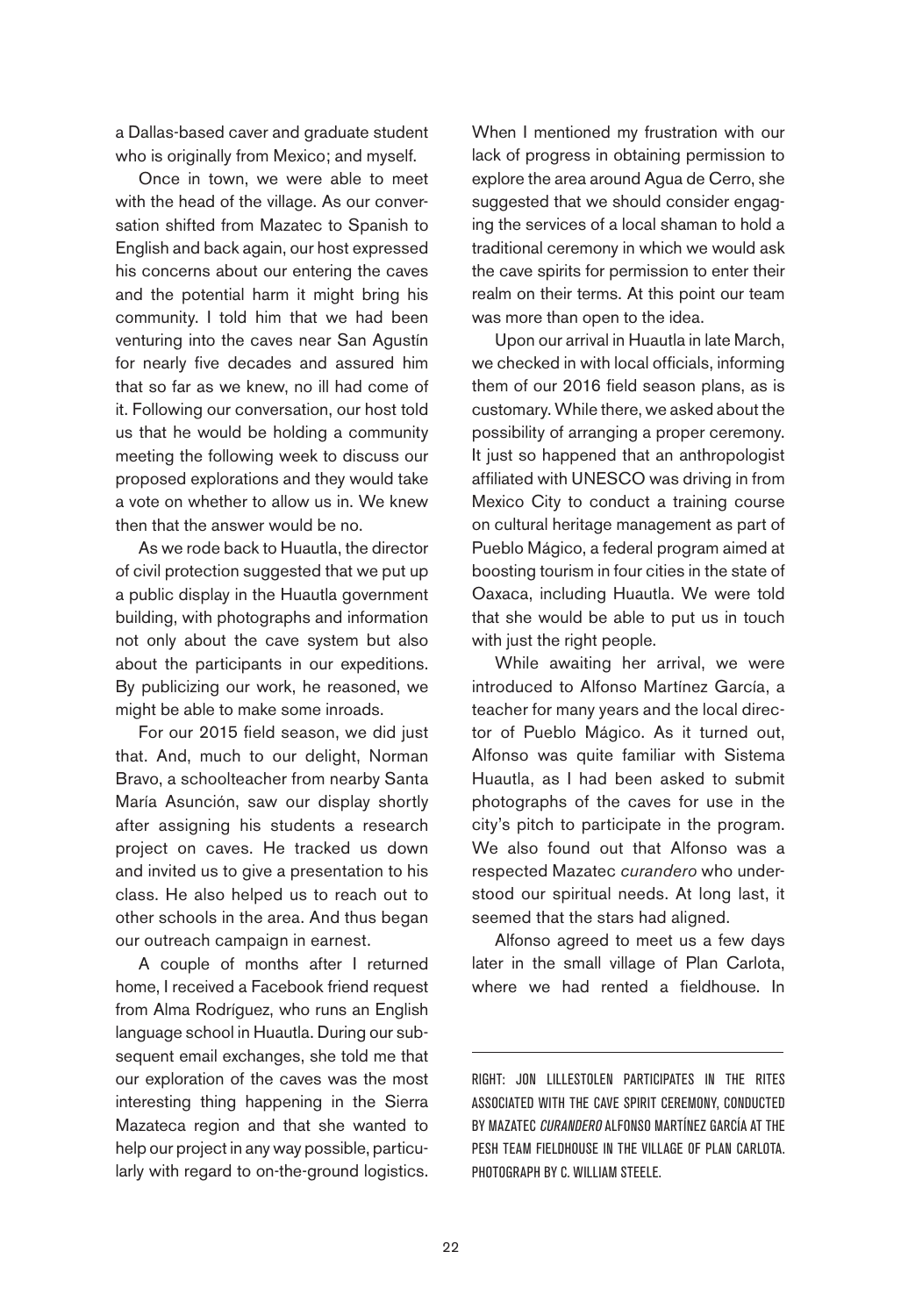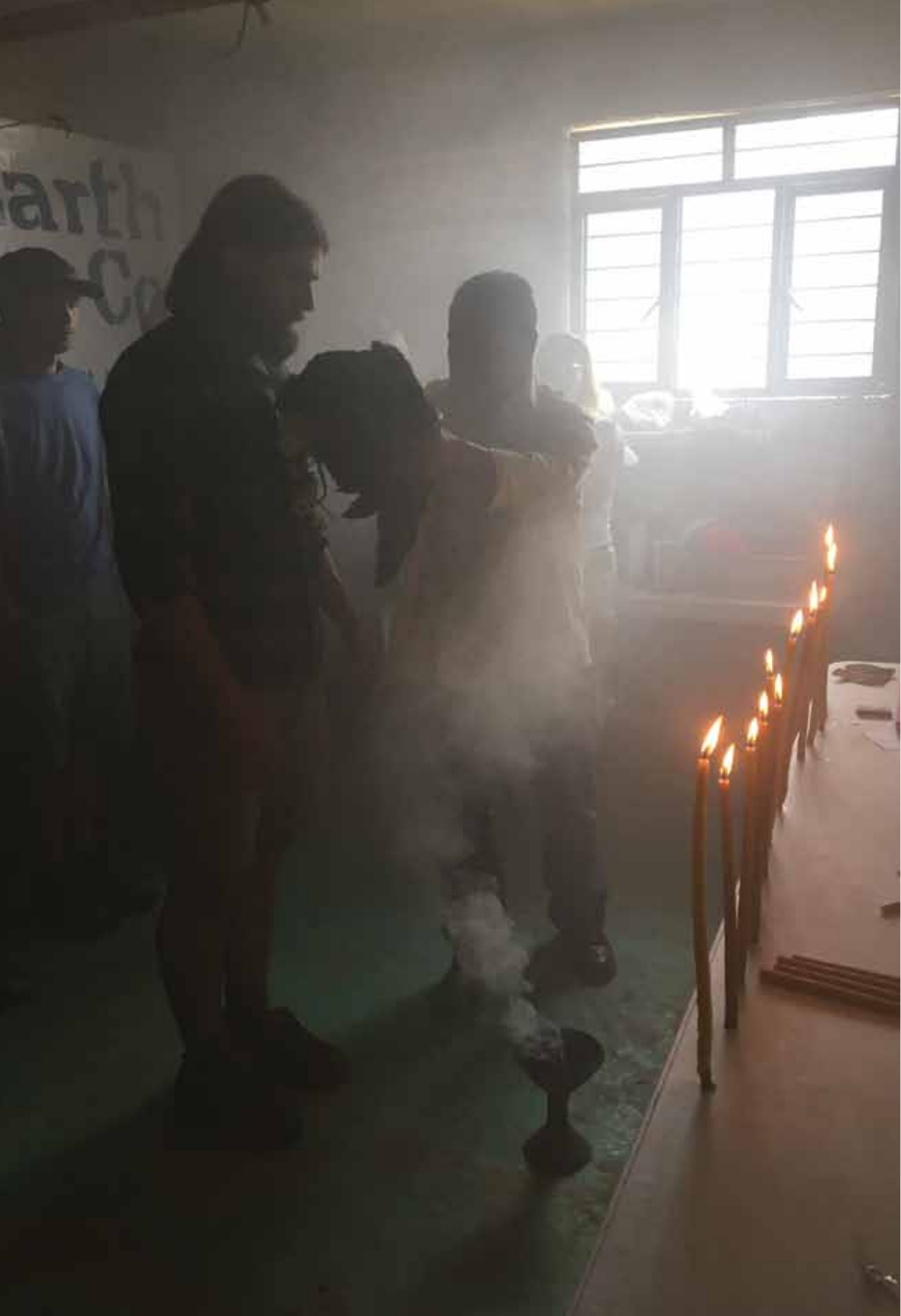